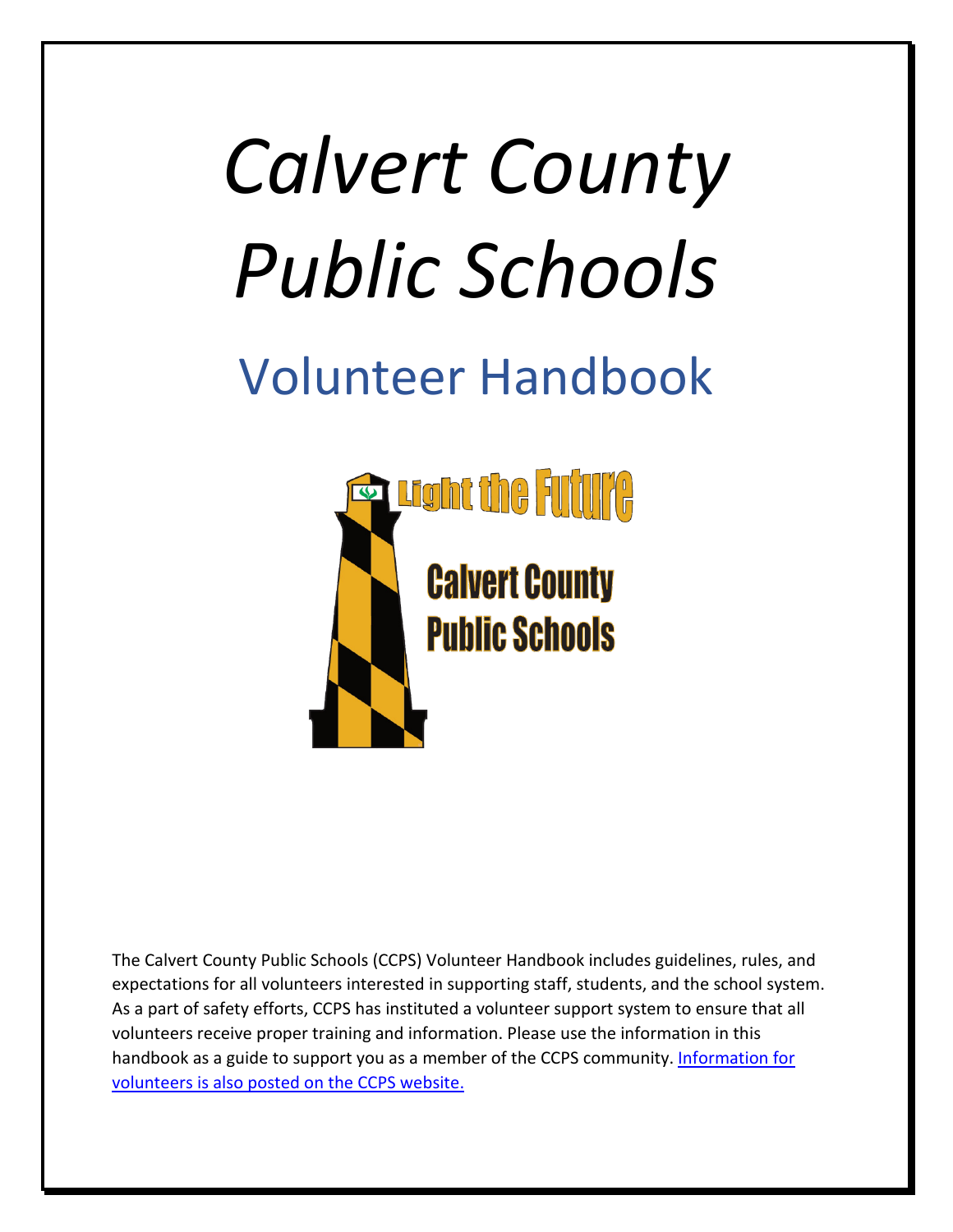## <span id="page-1-0"></span>*A Message from Dr. Daniel Curry, Superintendent of Schools*

Dear Calvert County Public School Volunteer:

It is a real pleasure to welcome you as a volunteer for the Calvert County Public School System. We believe that our volunteers are vital to the success of our schools. I would like to thank you for choosing to share your expertise with us, as we depend on your support and assistance throughout all areas of our school system.

Just as in any experience, you are likely to have numerous questions and concerns in the coming weeks. This handbook has been prepared to answer many of these questions and our staff is eager and available to personally help you in this endeavor.

I am sure that our system will offer you a positive and rewarding experience.

Sincerely,

Daniel Curry

Daniel D. Curry, Ed.D. Superintendent of Schools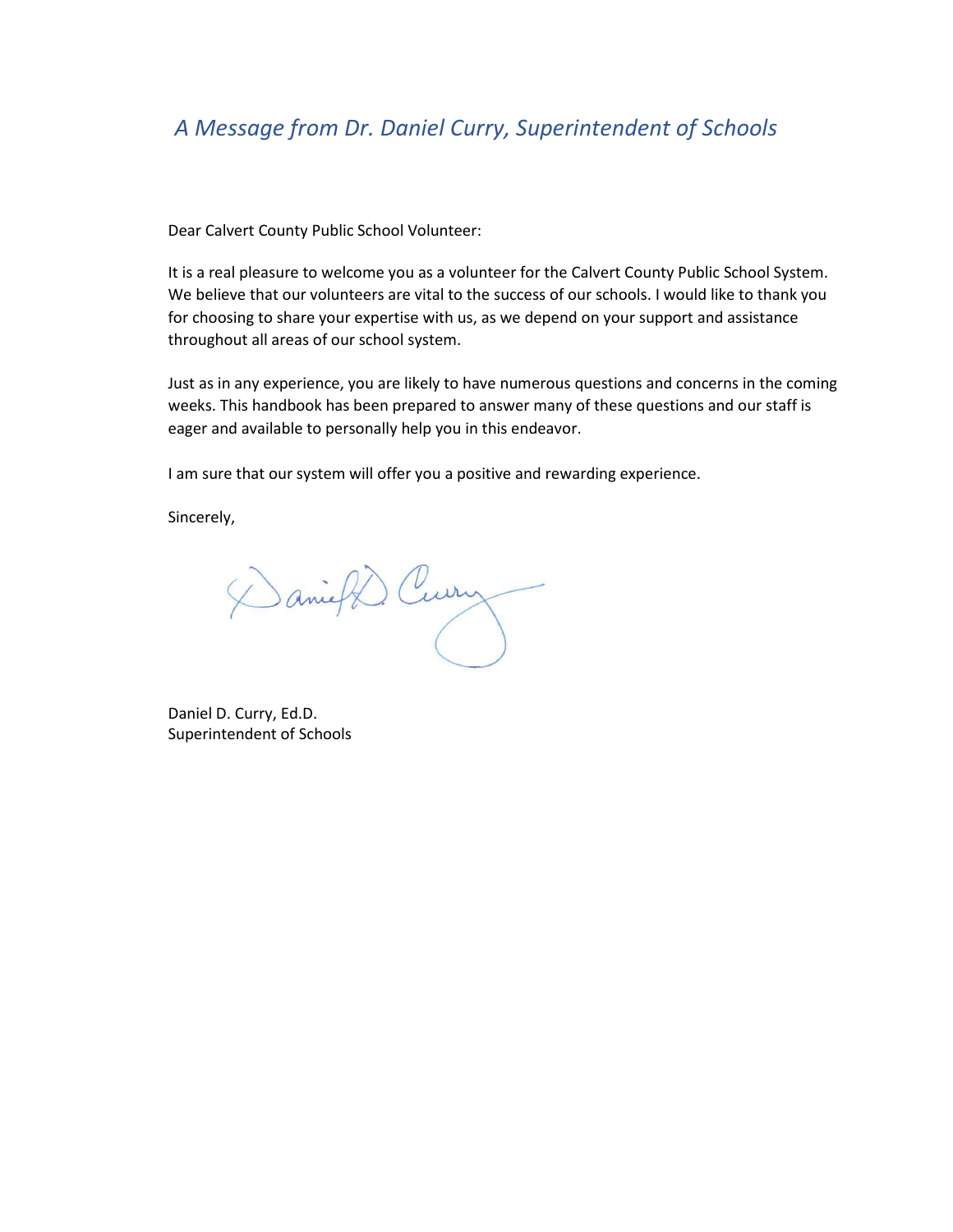#### *Introduction & Table of Contents*

<span id="page-2-0"></span>Thank you for your interest in volunteering in Calvert County Public Schools (CCPS). Volunteers are vital to the success of our schools, and we depend on volunteer contributions to enhance programs and services for students.

Volunteers assist CCPS employees and supplement student services and learning opportunities. Volunteers are not paid staff members; however, they are expected to always follow CCPS policies, rules, and procedures. The CCPS Volunteer Handbook will provide pertinent information on the volunteer application, what training you need, CCPS guidelines and responsibilities, safety procedures and other helpful resources for volunteers.

If you have any questions, please contact the school principal or the Department of Human Resources at 443-550-8318.

### **Contents**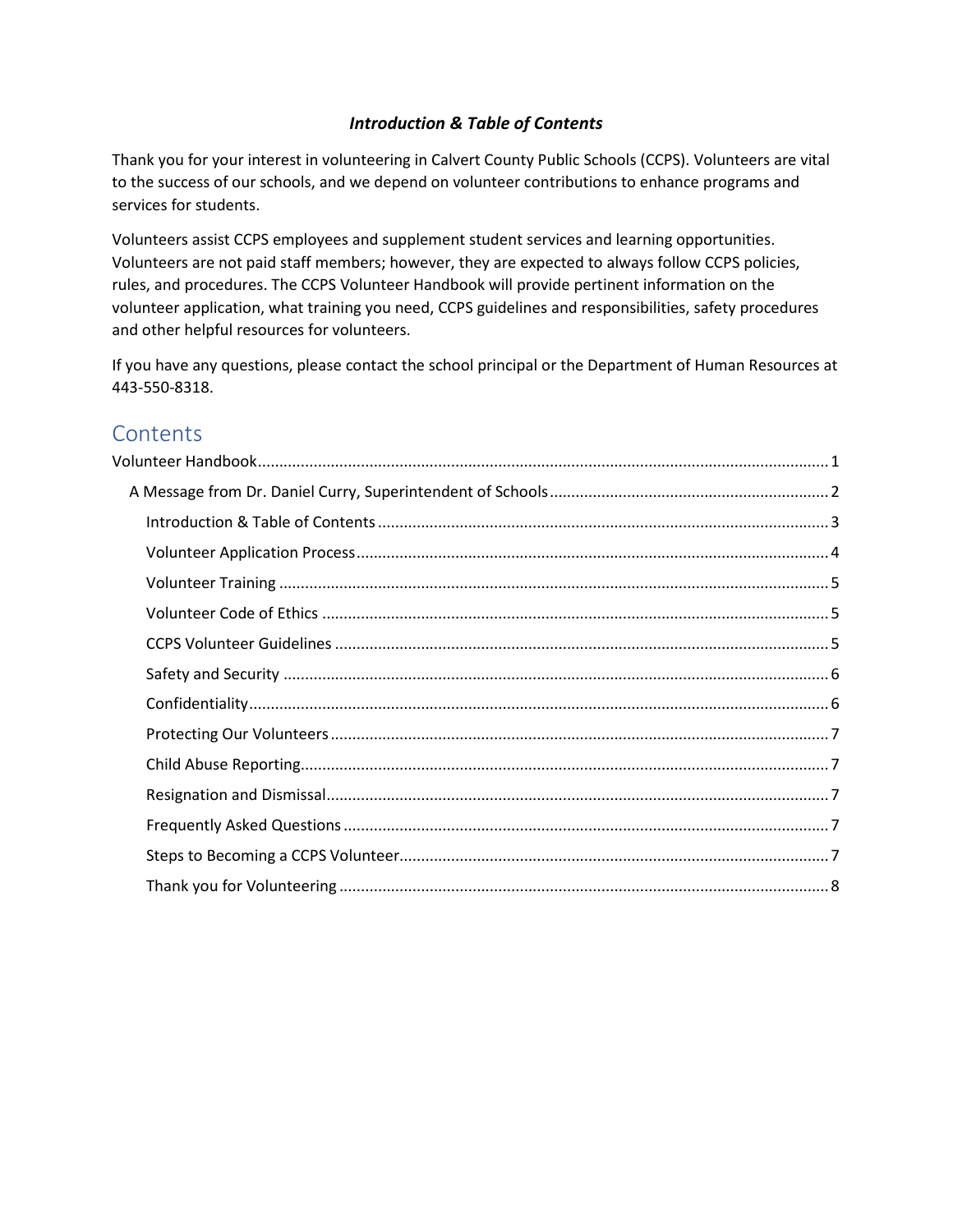#### *Volunteer Application Process*

#### *Steps to Becoming a CCPS Volunteer*

- <span id="page-3-0"></span>• Access the Online Volunteer Application Process via the CCPS website.
- View the volunteer training video presentation and complete the Volunteer Form link.
- Complete all the steps for a background check if you are a Volunteer- Level 2.
- Review the Volunteer Handbook. You may download a copy of the handbook to keep for your records.

CCPS identifies volunteers as follows:

#### **Volunteer- Level 1**

- All volunteers- level 1 must sign in at the school/front office. Volunteer- level 1 must present photo identification and sign in on the designated Raptor system computer. This sign-in allows us to track who is in CCPS schools and buildings but also screens volunteers through the National Sex Offender Registry.
- Volunteer Level 1 is identified as a volunteer that will remain in the presence of and under the supervision of a staff member.

#### **Volunteer- Level 2**

- All volunteers- level 2 are required to complete a background check and sex offender registry check.
- Volunteer Level 2 is identified as a volunteer that may supervise/monitor students without the presence or under the supervision of a staff member.

| <b>Volunteer Type</b> | <b>Background Check</b> | <b>National Sex Offender Registry</b> | Cost |
|-----------------------|-------------------------|---------------------------------------|------|
| Level 1               | Nο                      | Yes                                   |      |
| Level 2               | Yes                     | Yes                                   | \$40 |

Volunteers that require a background check, need to do the following:

- Contact the Department of Human Resources (HR) to schedule a background check once the school administrator has submitted your name to HR.
- Arrive at scheduled appointment with
	- o \$40.00 check, cash or MySchoolBucks account
	- o Photo ID/Valid Driver's License
- You will receive notice from your administrator when it is approved. Allow a minimum of two weeks for this process.
- Department of Human Resources Contact Number 443-550-8318.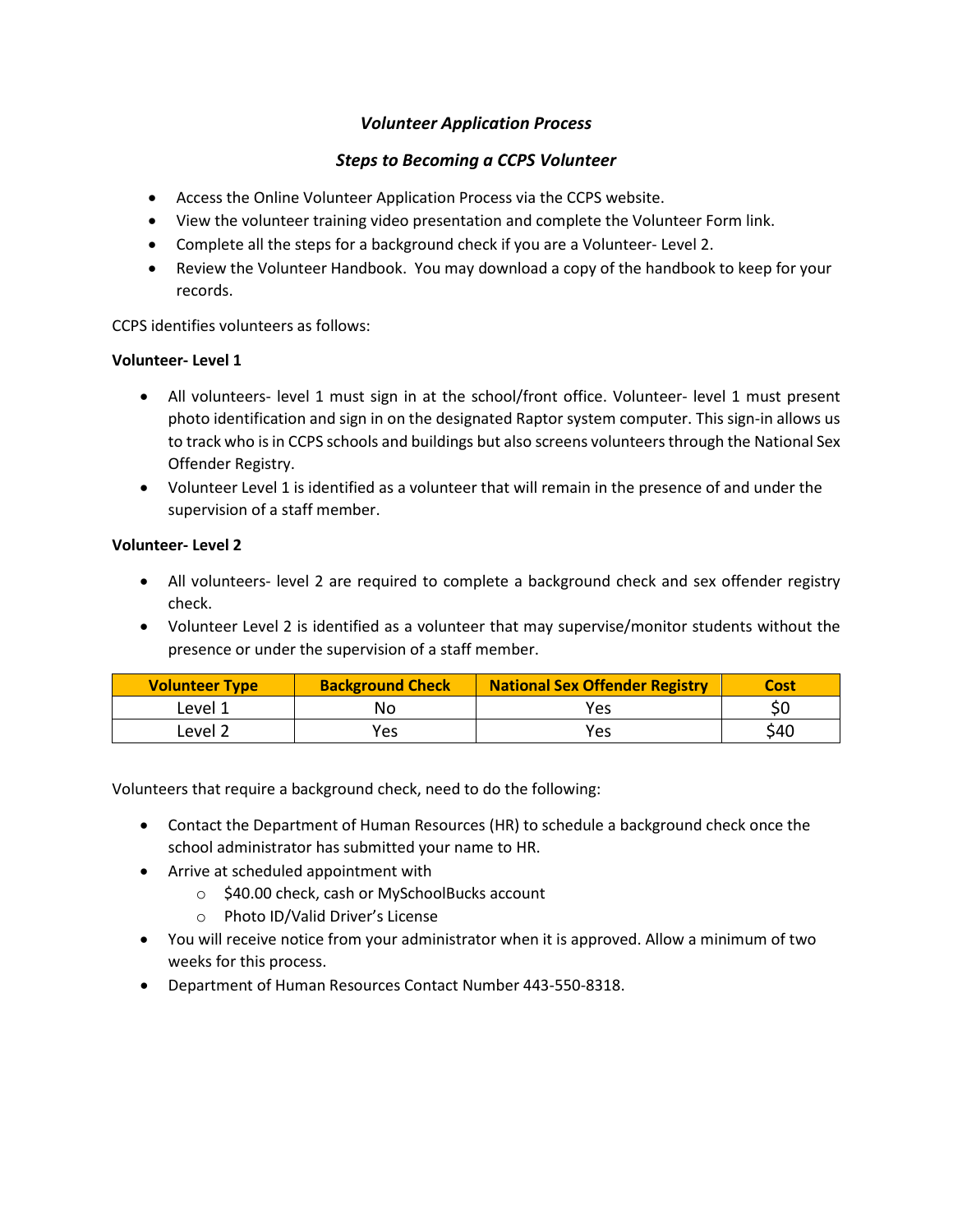#### *Volunteer Training*

<span id="page-4-0"></span>All volunteers will go to the [CCPS Become a Volunteer webpage](https://www.calvertnet.k12.md.us/departments/instruction/instruction_program_information/become_a_volunteer) to access the Online Volunteer Application Process. You will select the link to access the online volunteer training video and application.

The online training will provide guidelines, procedures, rules, and expectations. Our goal is to ensure that all volunteers receive proper training, information, and the resources to be successful in the school environment.

#### *Volunteer Code of Ethics*

#### <span id="page-4-1"></span>**Professionalism**

Although the job is voluntary, the commitment is professional. Besides being responsible for maintaining an attitude of mutual respect and confidence, you should also become familiar with the school and classroom policies and practices.

#### **Dependability**

Students, teachers, and staff members count on you and rely on the services performed by volunteers. It is essential that you contact the volunteer coordinator f you are unable to volunteer on your scheduled day, so that other accommodations can be made.

#### **Confidentiality**

Volunteers must protect the teachers' and students' right to privacy. You may not disclose school affairs or personal matters which have come to your attention. Discuss student problems only with the teacher or staff member you are working with. Discuss other concerns with teacher, volunteer coordinator, or principal.

#### *CCPS Volunteer Guidelines*

#### <span id="page-4-2"></span>**Volunteers should:**

- Complete the *Online Volunteer Application Process* to include the application and training video. Get the required background check for Level 1 or Level 2 volunteer.
- Sign-in at the beginning of each school visit and sign-out prior to leaving the school grounds. CCPS uses Raptor, a system that tracks who is in our schools each day and screens all visitors through a national sex offender registry.
- Always wear a visible nametag during service. A nametag is provided when you sign in.
- Make every effort to perform volunteer duties in the presence of a CCPS employee. Avoid unsupervised, one-on-one student contact.
- Report immediately to the school principal any expression or behavior that suggests an individual may intend to harm another person or commit an act of violence.
- Observe all CCPS policies, procedures, regulations, and school rules.
- Refrain from using electronic devices while volunteering except to call for assistance in an emergency.
- Maintain communication with your volunteer coordinator.
- Conduct yourself with the highest standards of behavior and professionalism.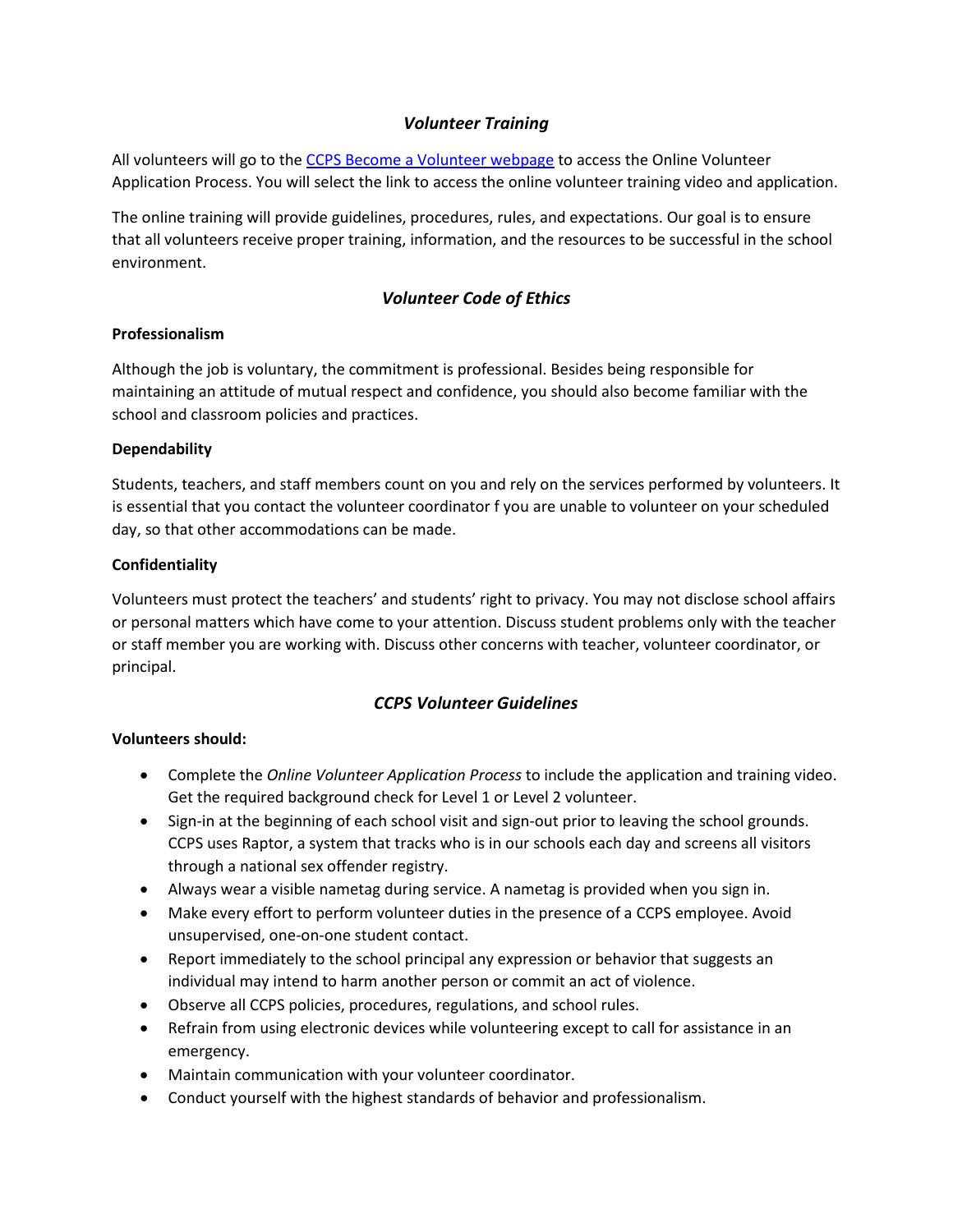#### **Volunteers should not:**

- Discipline students.
- Bring visitors, children, siblings, or others in their care to the volunteer site.
- Take photographs or videos of students unless requested by the teacher or administrator.
- Post any photographs of students, videos, or school related information on any social media network.
- Give medication to students; only school nurses may disperse medicine.
- Touch students in any way that is aggressive, disciplinary, or sexual in nature.
- Touch a student's personal belongings.
- Share contact information with students, including phone numbers, addresses, email, or social media sites.
- Bring any food or drinks intended for student consumption due to potential student allergies.

#### *Safety and Security*

<span id="page-5-0"></span>All volunteers are screened through a national sex offenders registry. CCPS requires an additional background check for volunteers- Level 2 who have regular contact with students. Volunteers who are cleared through a confidential background check are placed on a school list.

All volunteers and visitors must sign in at the school office on arrival. CCPS uses a system called Raptor for check in and check out. When volunteers visit any school for the first time, they will be asked to present a government issued photo identification or a driver's license to a staff member in the school office. The identification/license will be scanned. CCPS collects the following information: your photo, name, and date of birth. The system compares your information against nationwide sex offender data. If your name appears on any of the lists or you refuse to scan your identification/license, you will not be allowed to access the school. Your information is not shared outside of the school and is kept on a secure server.

<span id="page-5-1"></span>Please sign out daily so that administrators know that you are no longer in the building.

#### *Confidentiality*

Volunteers may not share any confidential information that they learn from their time spent volunteering at school.

CCPS students have the right to confidentiality of their information. Additionally, Congress has addressed the privacy-related concerns of educators, parents, and students by enacting the Family Educational Rights and Privacy Act (FERPA). Your volunteer service with CCPS assumes an obligation to maintain student confidentiality. Volunteers who violate confidentiality laws by disclosing confidential information will be dismissed.

Confidentiality is the protection of all personally identifiable data, information, and records collected, used, or maintained by CCPS. Volunteers will not have unauthorized access to student records or any confidential records at the schools. Confidentiality requirements also apply to discussions about a student.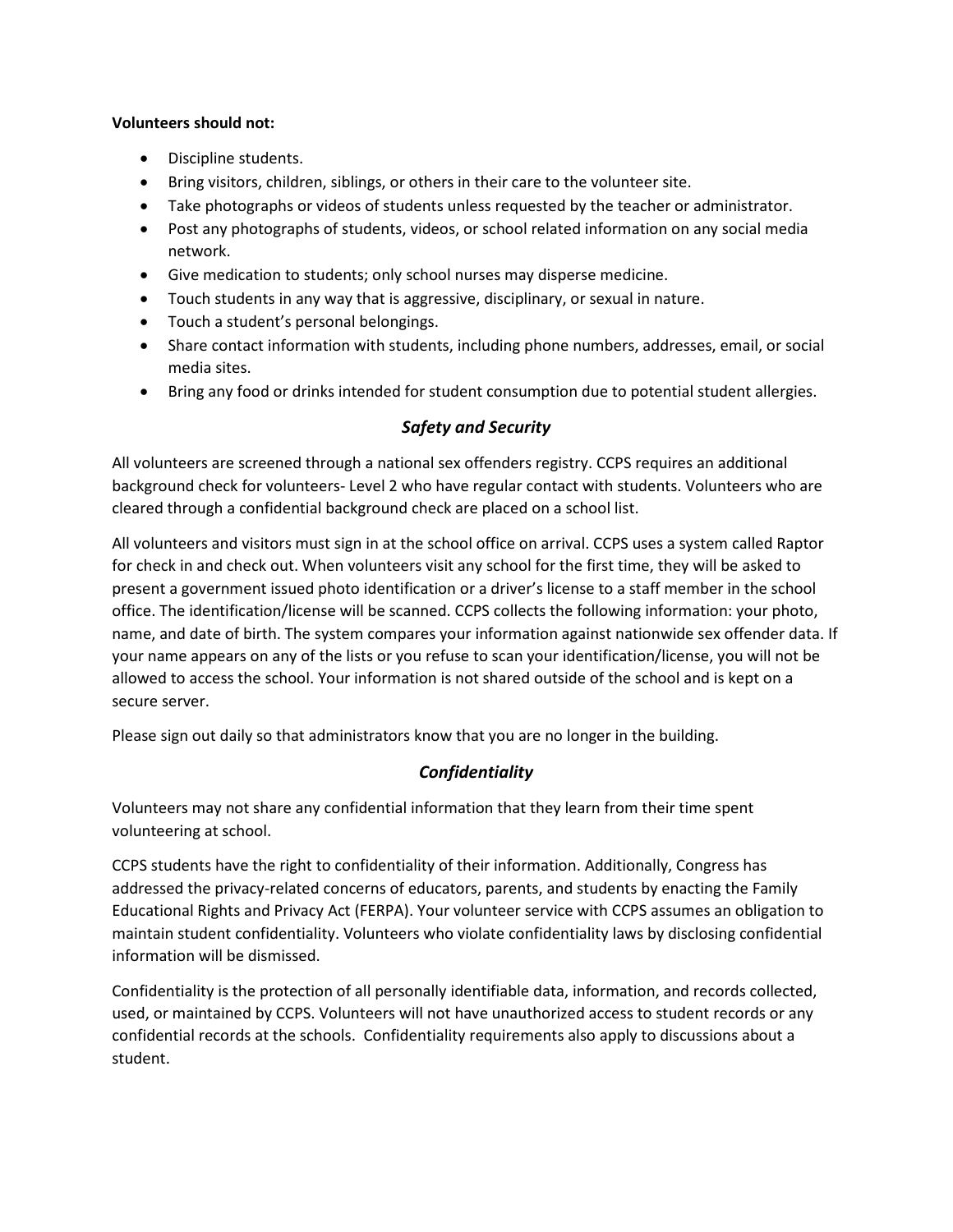Parents, friends or community members may ask you questions about a student or teachers' problems or progress. You must refer all questions to an authorized school employee. You may not share information about a student, even with members of your own family or the student's family.

<span id="page-6-0"></span>Violating a student's confidentiality is against the law.

#### *Protecting Our Volunteers*

Always stay in sight of school staff when working with students. Make sure you are working in an open, visible area and do not allow yourself to be in a situation where your actions might be misconstrued. Avoid physical contact beyond handshakes and high fives. Never be one-on-one with a student.

#### *Child Abuse Reporting*

<span id="page-6-1"></span>All CCPS employees and volunteers are required by state law and the Board of Education to report suspected child abuse or neglect cases to the Department of Social Services or the appropriate law enforcement agency. Any parent or student who would like to report child abuse or neglect is encouraged to call the Calvert County Social Services Department at (443) 550-6900, or the Calvert County Sheriff's Office at (410) 535-2800, or the National Child Abuse Hotline at (800) 422-4453.

#### *Resignation and Dismissal*

<span id="page-6-2"></span>If you decide not to continue volunteering with CCPS, inform your school principal and those you work directly with. CCPS reserves the right to discontinue the volunteer relationship with any individual at any time.

#### *Frequently Asked Questions*

<span id="page-6-3"></span>**Q:** I signed up to volunteer last school year. Do I need to sign up again this year?

**A:** Yes, you will need to complete the process yearly. If you received a background check, that would need to be renewed every three years.

**Q:** I have children at multiple schools. Do I need to fill out multiple application forms?

**A:** You will have the opportunity on the application to select up to three schools in which you are interested.

**Q:** How soon after completing the training and application can I start volunteering?

**A:** You may begin volunteering once you have received notice that you have been approved to volunteer and the school system invites you. If you know that you will be volunteering at some point in the school year, it is advisable that you complete the application and training in the beginning of the year to cut out any lag time between application and approval. The entire process can take a minimum of two weeks.

#### *Steps to Becoming a CCPS Volunteer*

- <span id="page-6-4"></span>• Access the Online Volunteer Application Process via the CCPS website.
- View the volunteer training video presentation and complete the Volunteer Form link.
- Complete all the steps for a background check if you are a Volunteer- Level 1.